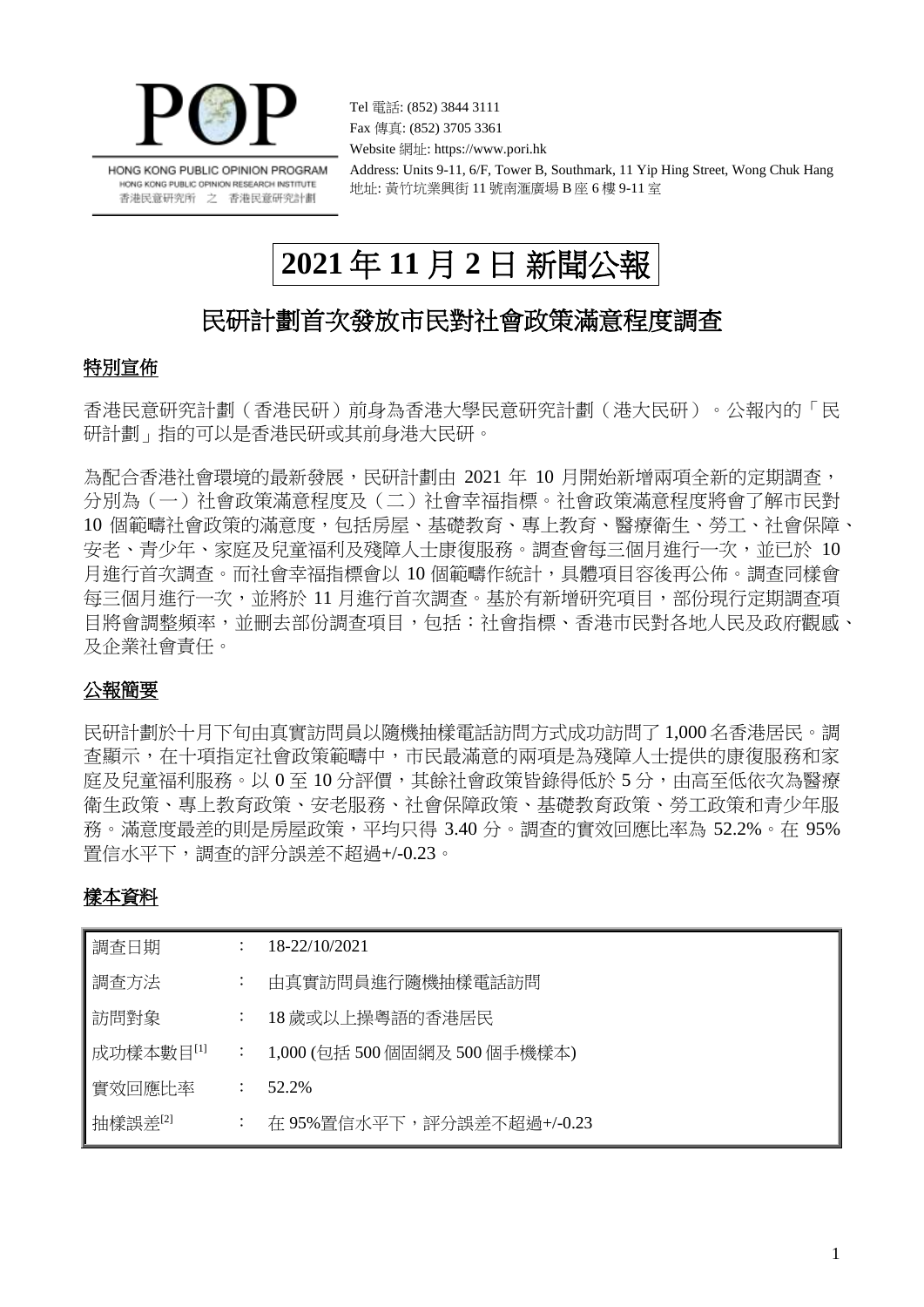| 加權方法 | 按照政府統計處提供的統計數字以「反覆多重加權法」作出調整。全港人口   |
|------|-------------------------------------|
|      | 年齡及性別分佈統計數字來自《二零二零年年中人口數字》,而教育程度    |
|      | (最高就讀程度)及經濟活動身分統計數字則來自《香港的女性及男性 - 主 |
|      | 要統計數字》(2020年版)。                     |

[1] 數字為調查的總樣本數目,個別題目則可能只涉及次樣本。有關數字請參閱下列數表內列出的樣本數目。

[2] 此公報中所有誤差數字均以 95%置信水平計算。95%置信水平,是指倘若以不同隨機樣本重複進行有關調 查 100 次,則 95 次各自計算出的誤差範圍會包含人口真實數字。由於調查數字涉及抽樣誤差,傳媒引用百 分比數字時,應避免使用小數點,在引用評分數字時,則可以使用一個小數點。

### 最新數據

以下是市民對不同社會政策範疇的最新滿意程度:

| 調查日期         | 18-22/10/21      |
|--------------|------------------|
| 樣本數目         | 597-604          |
| 回應比率         | 52.2%            |
| 最新結果         | 結果及誤差            |
| 為殘障人士提供的康復服務 | $5.18 + -0.23$   |
| 家庭及兒童福利服務    | $5.11 + (-0.20)$ |
| 醫療衛生政策       | $4.92 + (-0.22)$ |
| 專上教育政策       | $4.83 + (-0.22)$ |
| 安老服務         | $4.70 + (-0.22)$ |
| 社會保障政策       | $4.69 + (-0.21)$ |
| 基礎教育政策       | $4.64 + (-0.22)$ |
| 勞工政策         | $4.51 + (-0.21)$ |
| 青少年服務        | $4.50 + (-0.21)$ |
| 房屋政策         | $3.40 + (-0.21)$ |

調查顯示,在十項指定社會政策範疇中,市民最滿意的兩項是為殘障人士提供的康復服務和 家庭及兒童福利服務,以 0 至 10 分評價,滿意度評分分別為 5.18 和 5.11 分。其餘社會政策皆 錄得低於 5 分,由高至低依次為醫療衛生政策、專上教育政策、安老服務、社會保障政策、 基礎教育政策、勞工政策和青少年服務,平均分介乎 4.50 至 4.92 分。滿意度最差的則是房屋 政策,平均只得 3.40 分。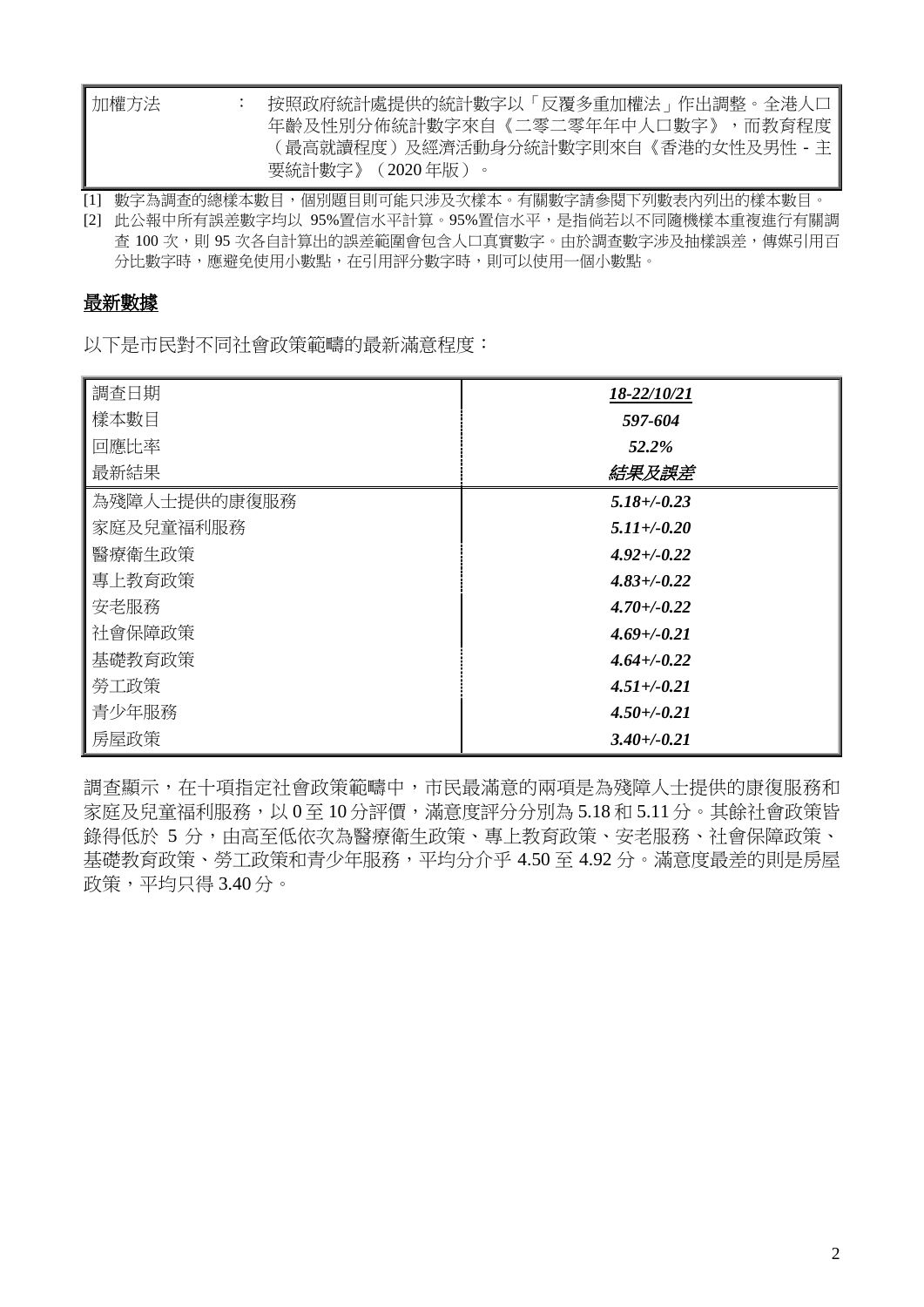

Tel 電話: (852) 3844 3111 Fax 傳真: (852) 3705 3361 Website 網址: https://www.pori.hk Address: Units 9-11, 6/F, Tower B, Southmark, 11 Yip Hing Street, Wong Chuk Hang 地址: 黃竹坑業興街 11 號南滙廣場 B 座 6 樓 9-11 室

# **Press Release on November 2, 2021**

# **POP releases first-time people's appraisal of social policies**

### **Special Announcements**

The predecessor of Hong Kong Public Opinion Program (HKPOP) was The Public Opinion Programme at The University of Hong Kong (HKUPOP). "POP" in this release can refer to HKPOP or its predecessor HKUPOP.

To cope with the latest development of Hong Kong's social environment, POP has launched two new regular tracking polls from October 2021, namely (1) Appraisal of Social Policies and (2) Social Wellbeing Indicators. The Appraisal of Social Policies series will cover 10 social policy areas, which include housing, basic education, tertiary education, medical and health, labour issues, social security, elderly service, teenager service, family and children welfare, and rehabilitation service for the disabled. The survey will be conducted once every 3 months, and the first survey was conducted in October. As for the Social Well-being Indicators series, it will comprise 10 domains and details will be announced later this month. The survey will also be conducted once every 3 months, and the first round will be conducted in November. Due to these new survey items, frequency of some existing tracking polls will be adjusted and some topics will be dropped, including the Social Indicators, Feeling towards Different Governments and People, and Corporate Social Responsibility.

### **Abstract**

POP successfully interviewed 1,000 Hong Kong residents by a random telephone survey conducted by real interviewers in late October. Our survey shows that among the 10 specific social policy domains, people were most satisfied with the rehabilitation services for people with disabilities as well as family and child welfare services. On a scale of 0 to 10, all remaining social policies score lower than 5. Ranked from highest to lowest are medical and health policies, tertiary education policies, services for the elderly, social security policies, basic education policies, labour policies and services for young people. Housing policies received the poorest satisfaction rating, with a mean score of 3.40 only. The effective response rate of the survey is 52.2% respectively. The maximum sampling error of ratings is +/-0.23 at 95% confidence level.

#### **Contact Information**

| Date of survey                |               | 18-22/10/2021                                                        |
|-------------------------------|---------------|----------------------------------------------------------------------|
| Survey method                 |               | Random telephone survey conducted by real interviewers               |
| Target population             | $\mathcal{L}$ | Cantonese-speaking Hong Kong residents aged 18 or above              |
| Sample size <sup>[1]</sup>    |               | 1,000 (including 500 landline and 500 mobile samples)                |
| Effective response rate       |               | 52.2%                                                                |
| Sampling error <sup>[2]</sup> |               | Sampling error of ratings not more than $+/-0.23$ at 95% conf. level |